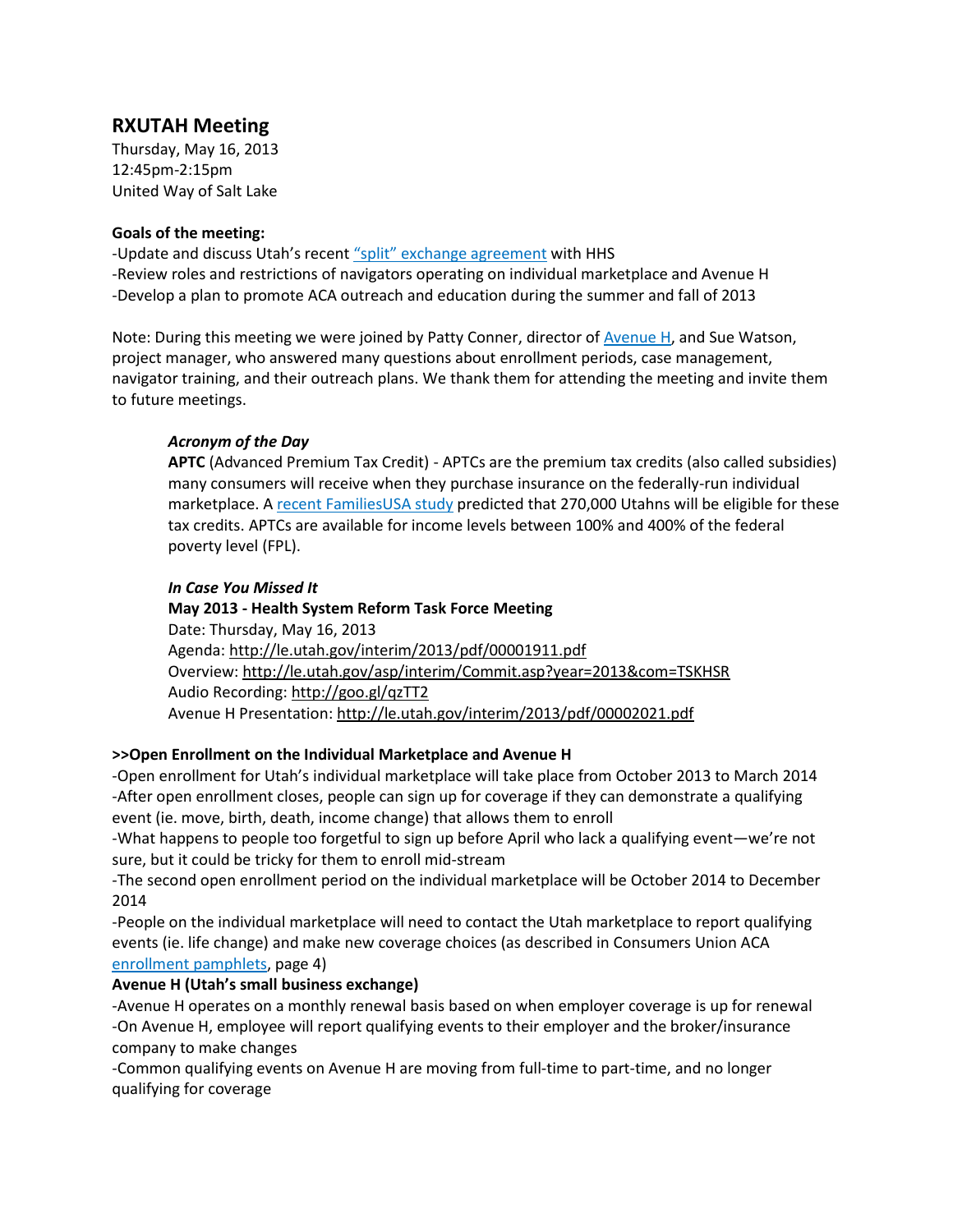According to Patty Conner, Avenue H doesn't request salary info now, but might in the future to track the affordability measures for insurance (ie. help employees calculate if insurance costs more than 9.5% of annual income)

-Right now, the affordability calculations (for defined contribution) are done at the broker level

## **>>Individual Marketplace Enrollment Process**

-An individual logs into [Utah](http://heathcare.gov/)'s individual marketplace website, finds out if they pre-qualify for Medicaid, CHIP, or APTC (Advanced Premium Tax Credit).

-If the individual pre-qualifies for Medicaid or CHIP, application is transferred to Utah DWS for final determination and approval.

-If the individual qualifies for APTC, they enter more information to determine the amount of the subsidy, and they select an insurance plan with help from a navigator.

## **>>Navigator Training**

-Several organizations and teams are applying for Utah's \$600,000 navigator grant from the federal government; applications are due June 7

-State-based exchanges have access to much more navigator funding; for instance, Colorado will receive \$14 million

-UHPP and other organizations are searching for additional navigator funding from government and private sources

-According to Patty Conner, the Utah Department of Insurance is going to default to the federal navigator online training and exam; this training will likely be online

-Avenue H will be re-training and re-certifying all of its brokers in the summer/fall to prepare them for the new exchange

-Avenue H will give grants to two navigator entities, including one community-based organization, to do outreach and education about the small business exchange

# **>>Avenue H Outreach Plan for Summer/Fall 2013**

*Avenue H plans a three-pronged approach to outreach and training starting this summer*

## **Focus 1: General education about Utah's approach to health reform**

-Scheduled for July?August 2013 -Events concentrated along the Wasatch Front from Ogden to Provo -Weekly classes (2 hours) arranged in a six-week schedule -All courses are free, content will not be technical (ie. no acronyms)

## **Focus 2: Detailed training on Avenue H**

- Scheduled for August to October 2013 -Broader geographic reach from Logan to St. George -Info about rates, website, application, screenshots -This course is designed to re certify Avenue H brokers, -Course will conclude with assessment test

## **Focus 3: Ongoing administration training**

-Webinar approach, available online -Focus on administrative structure for billing, etc.